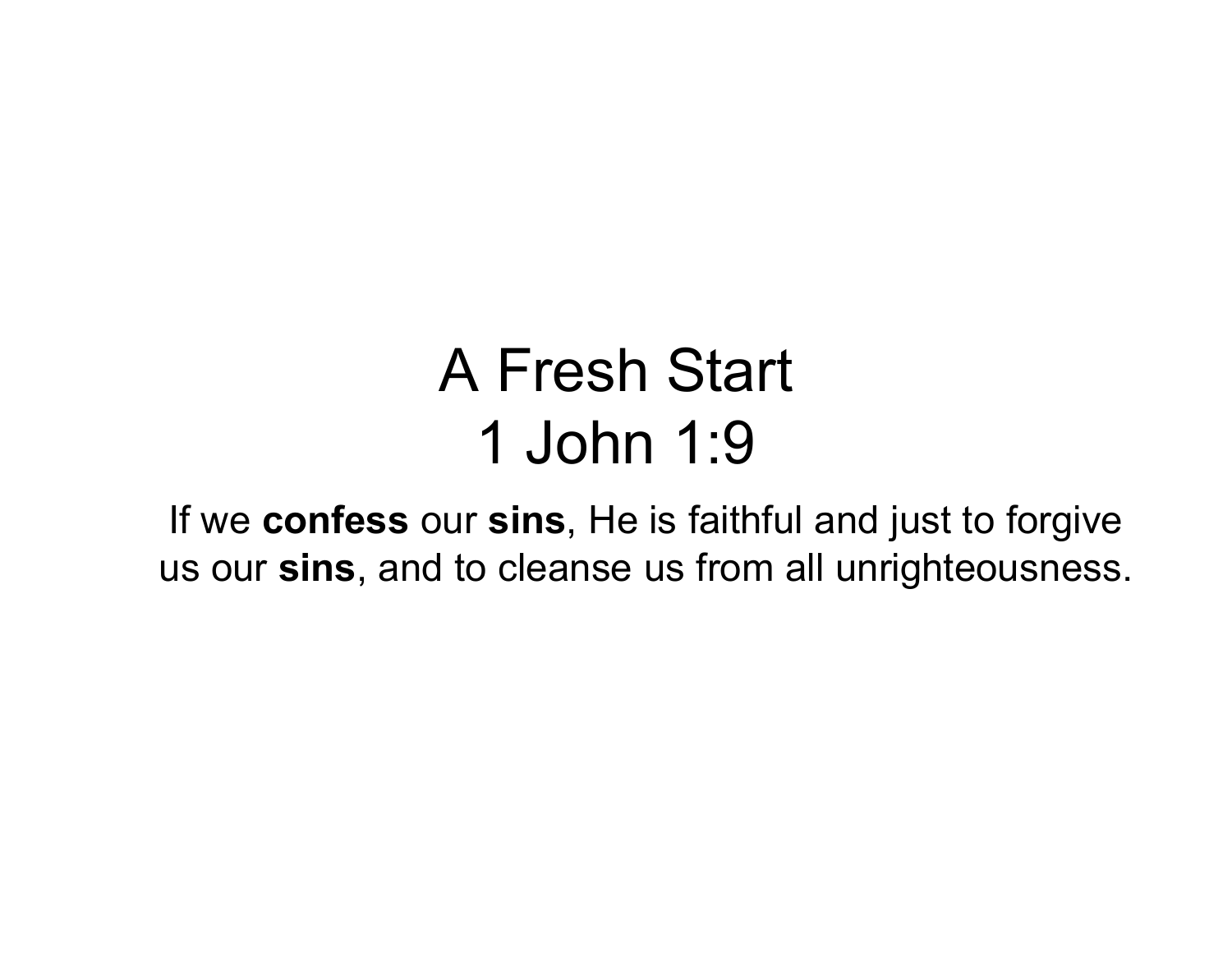### Two Key Words - Sins/Confess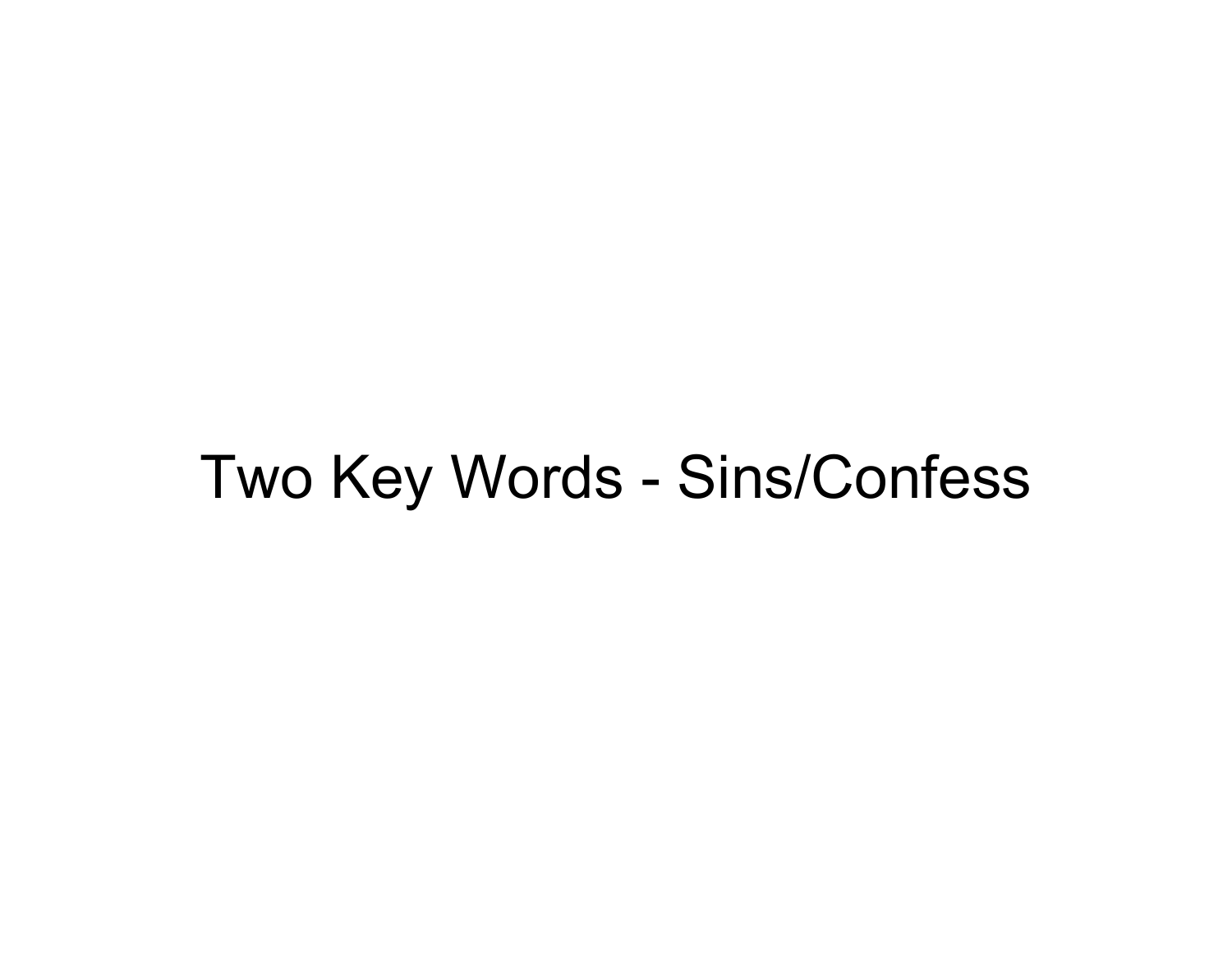### What is the difference in "sin" and "sins"?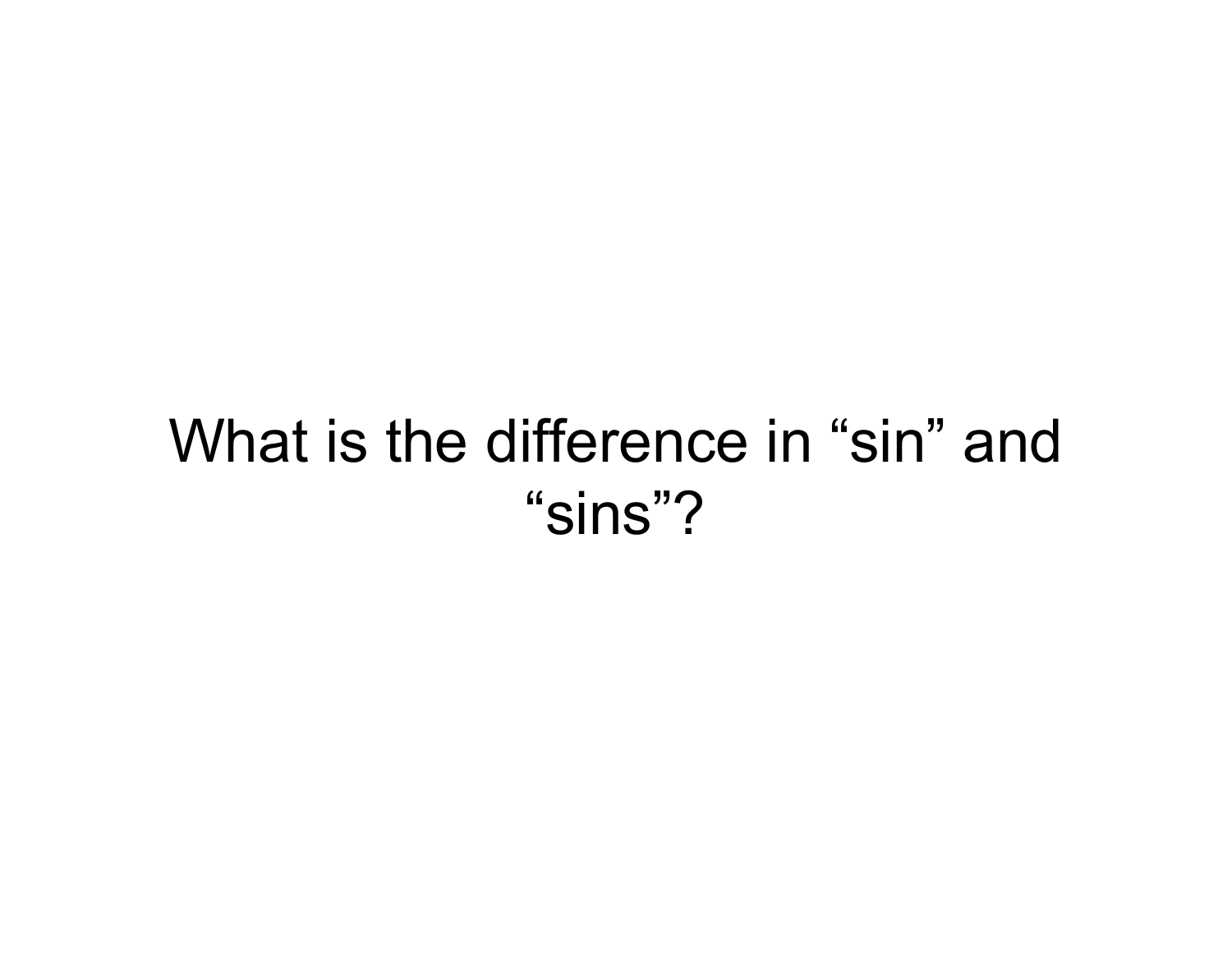My <u>sin</u> is what separates me from God.<br>My <u>sin</u> is my inner rebellious nature y <u>sin</u> is what separates me from God.<br>My <u>sin</u> is my inner rebellious nature<br>ward God. It is my desire to have it my toward God. It is my desire to have it my way rather than God's way.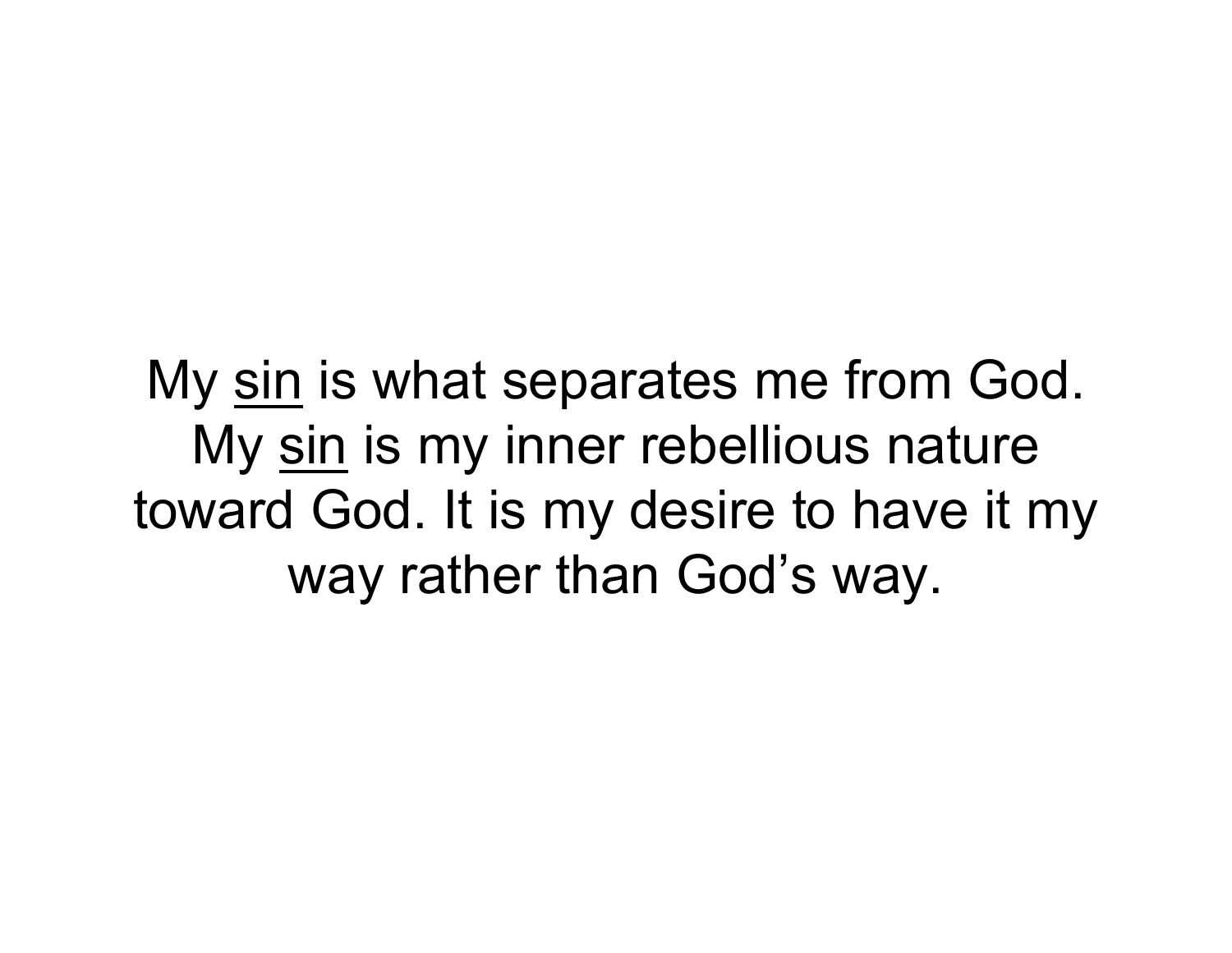My <u>sins</u> are the ways in which that<br>nner rebellious nature toward God, inner rebellious nature toward God, is outwardly expressed.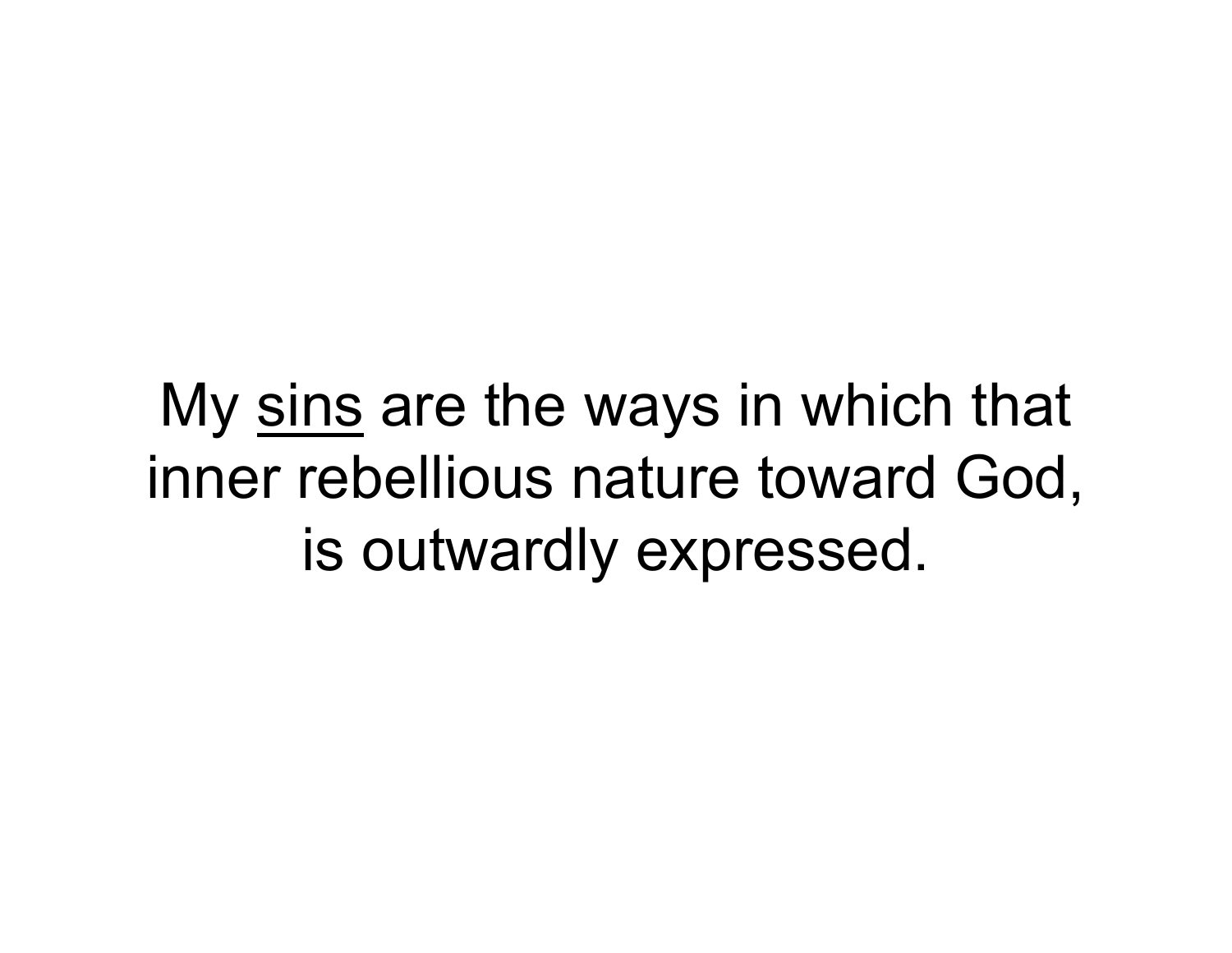For example, we are all sinners, but we are not all gossips, adulterers, or prayerless.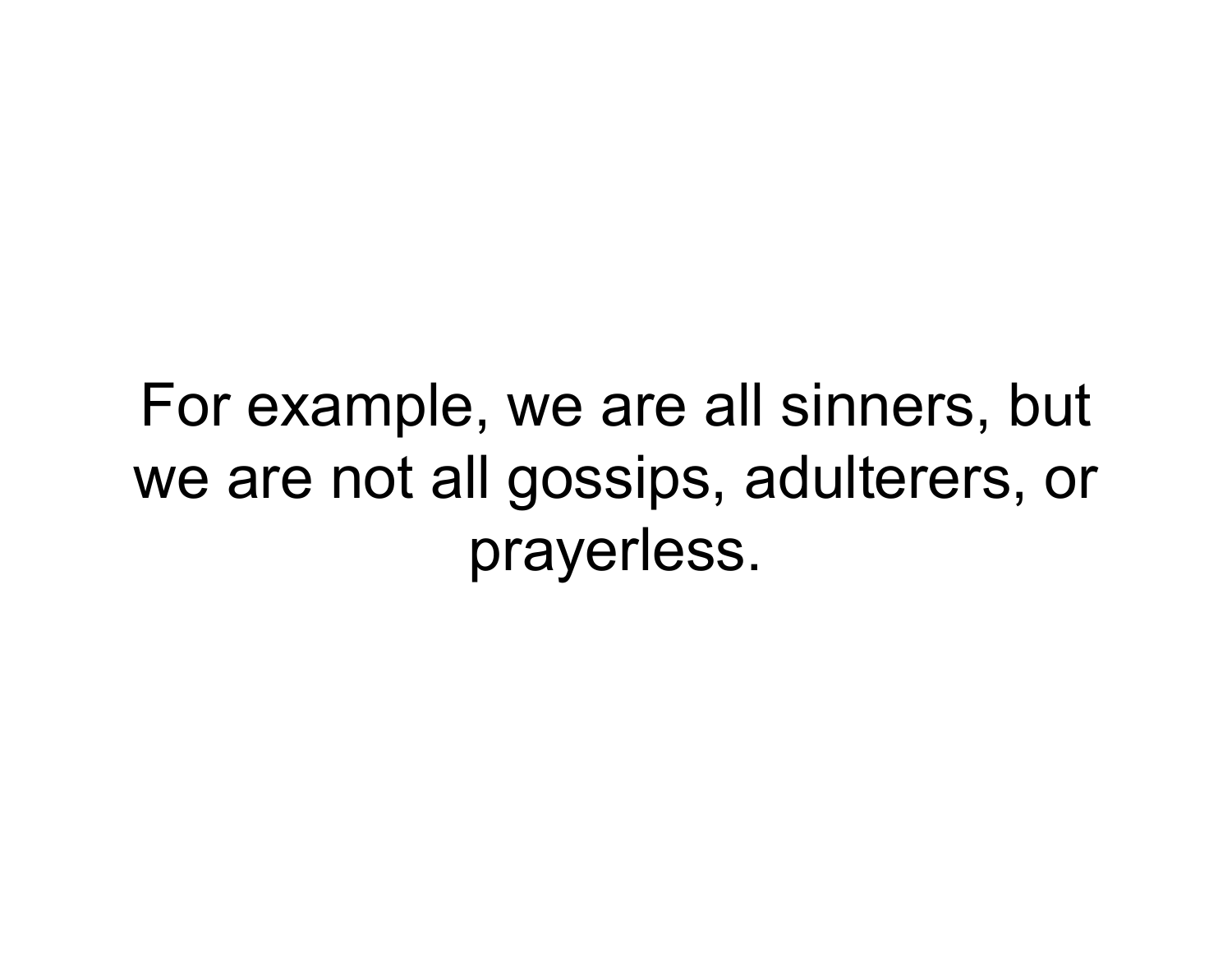## We are all sinners but we don't all commit the same sins.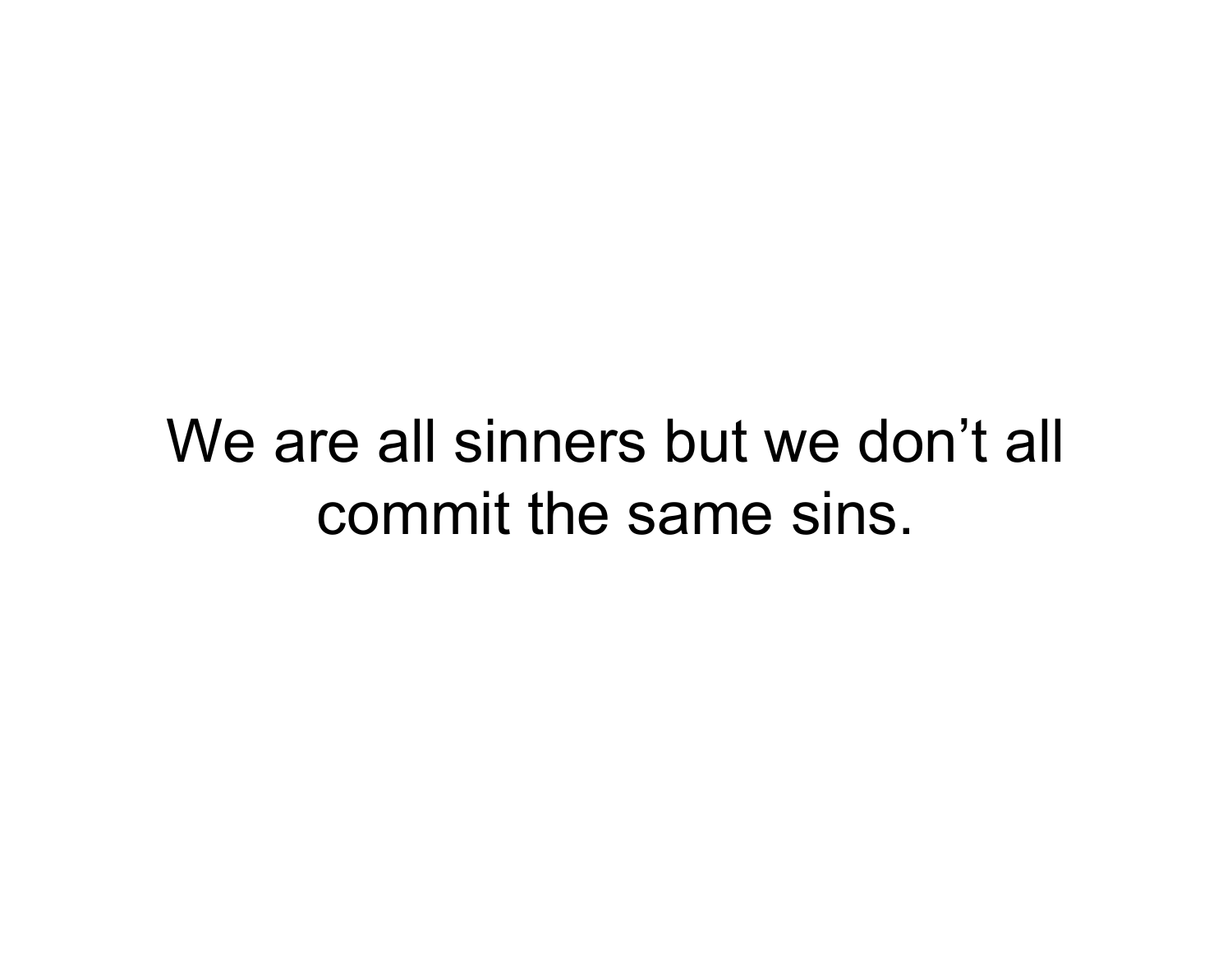So what does it mean to confess? Is there a difference in judicial and biblical confession? Absolutely!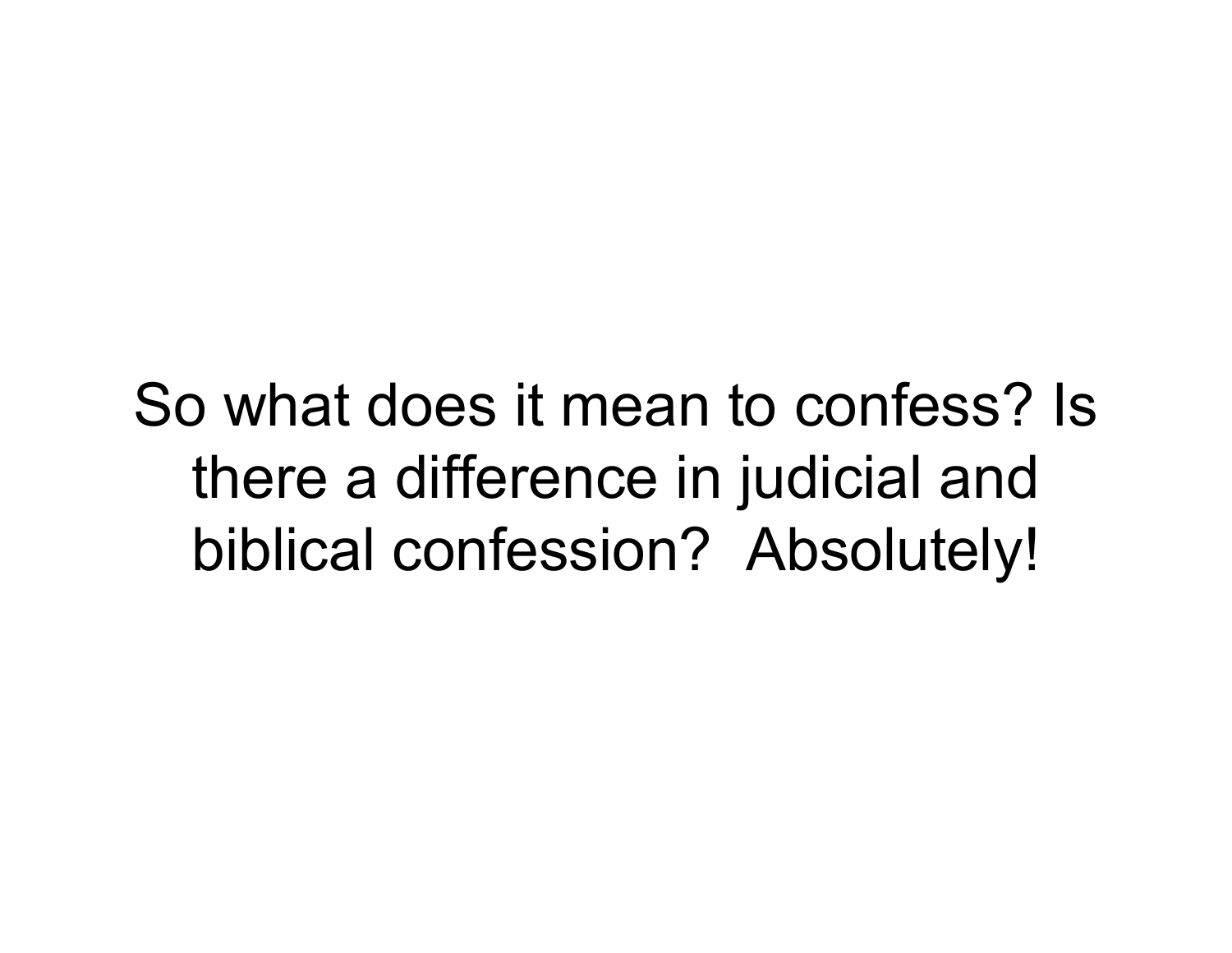I can confess in court to a crime but feel absolutely no remorse.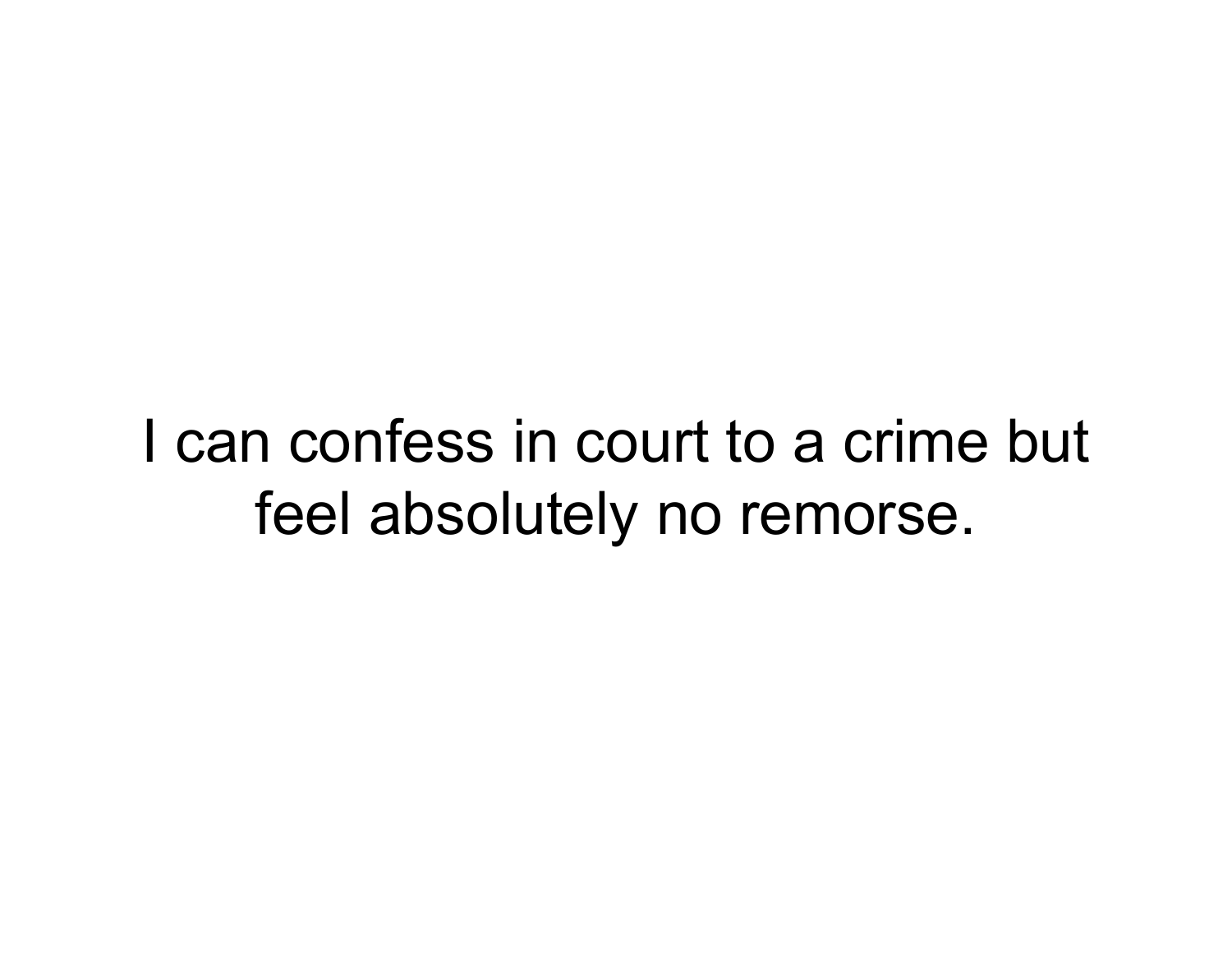Biblical confession, homo logo, means to speak the same, to agree with God.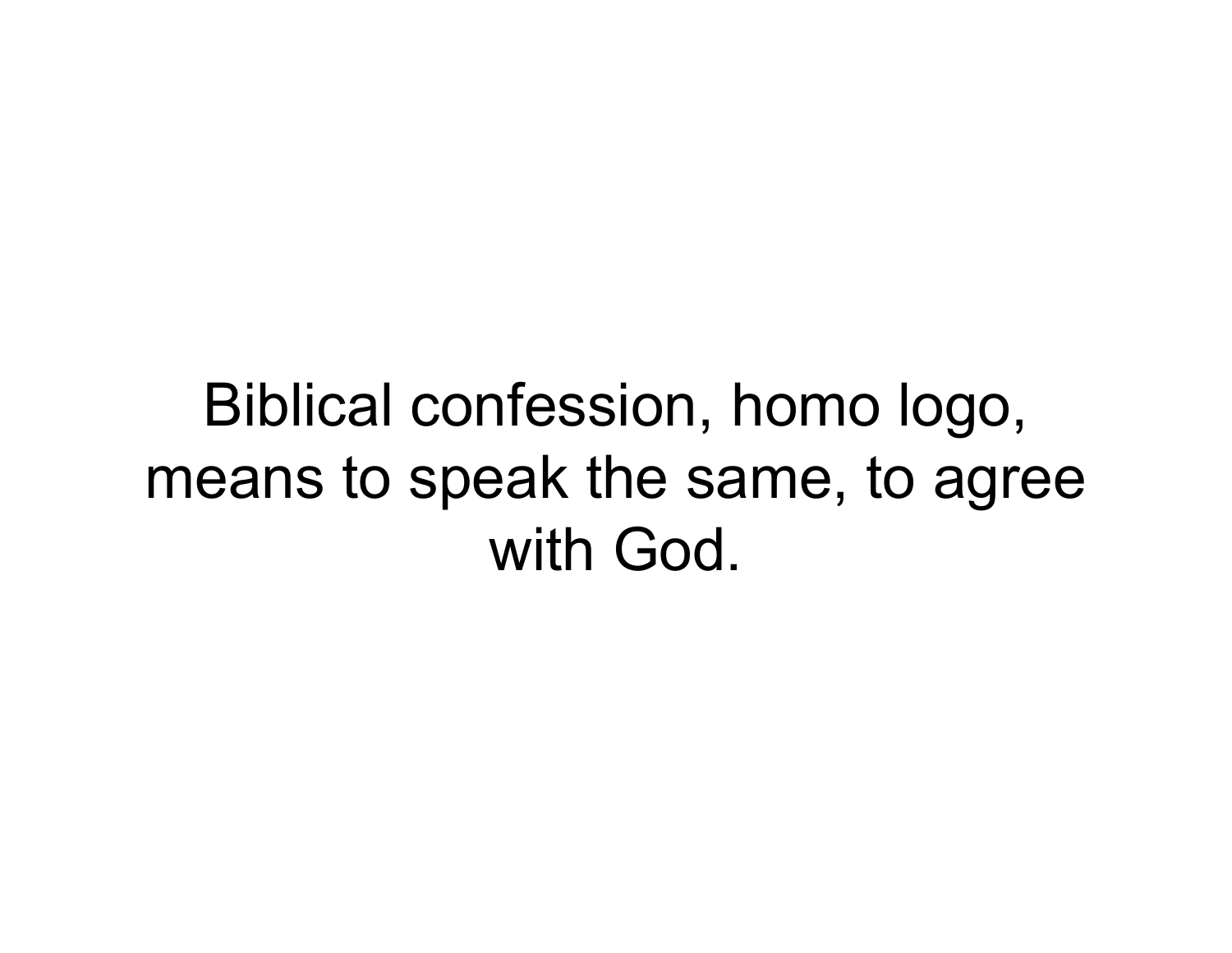# So what does biblical confession involve?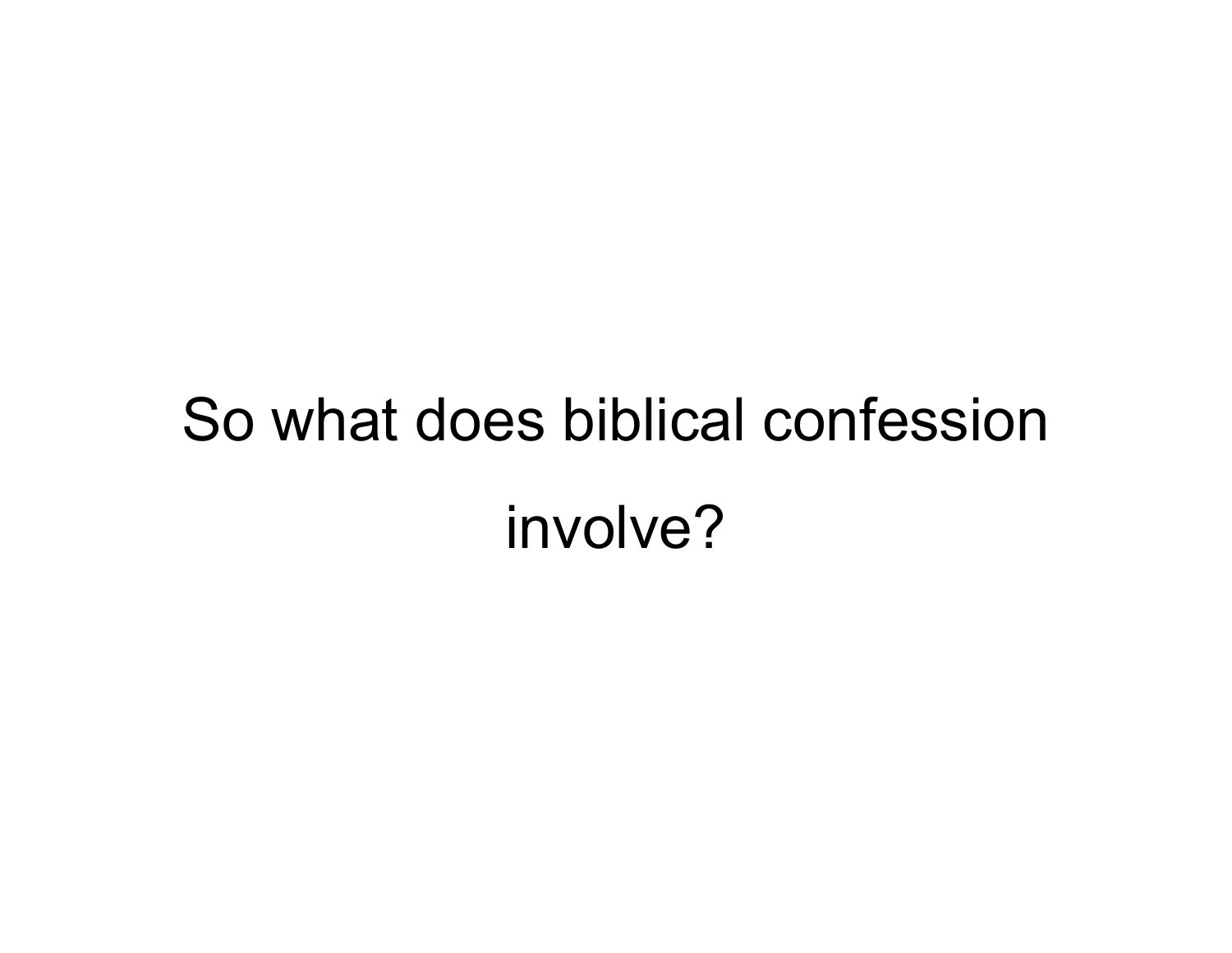1. I must recognize the ways I am personally sinning against God.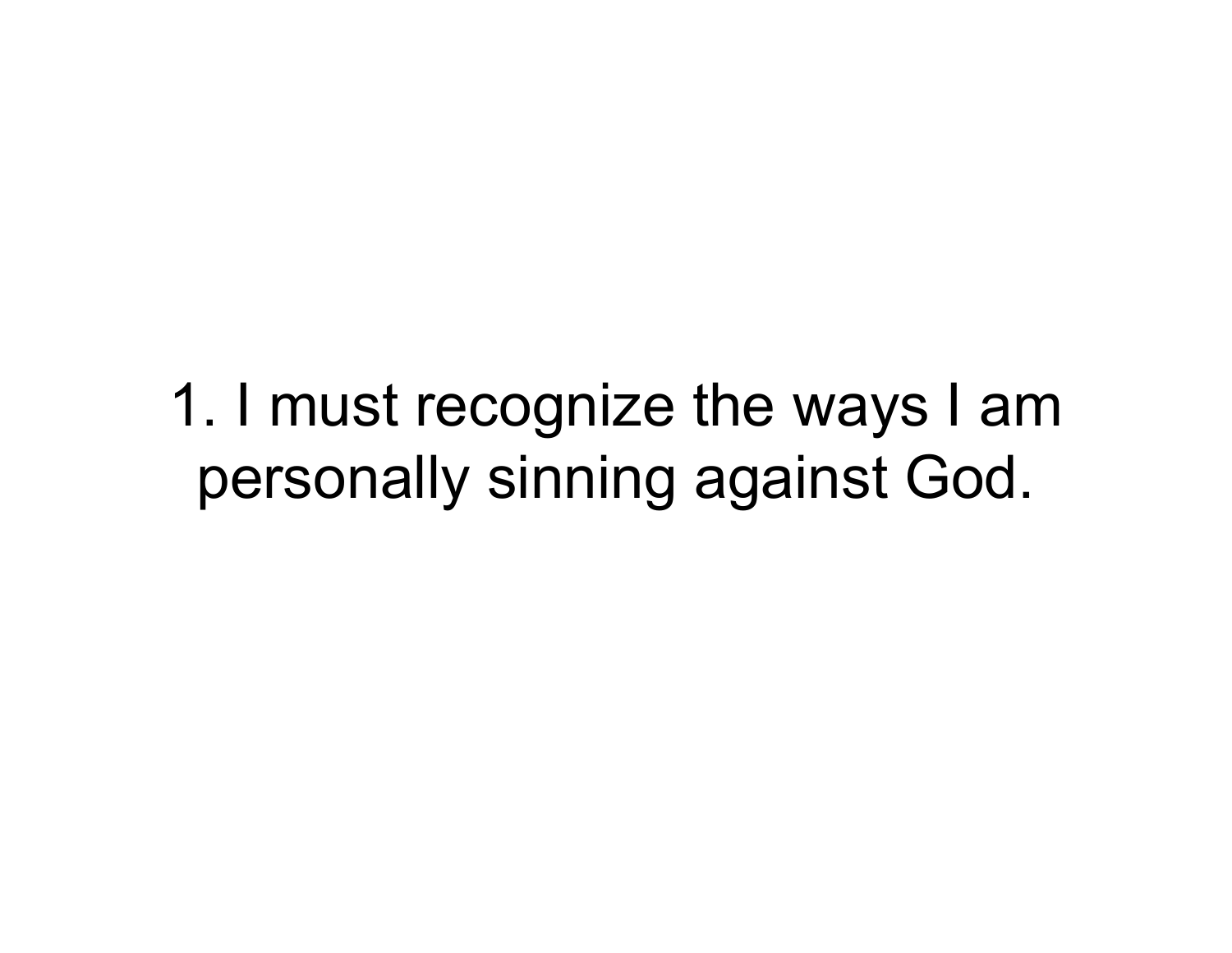2. Confession is best done, by verbally, orally, saying it to God.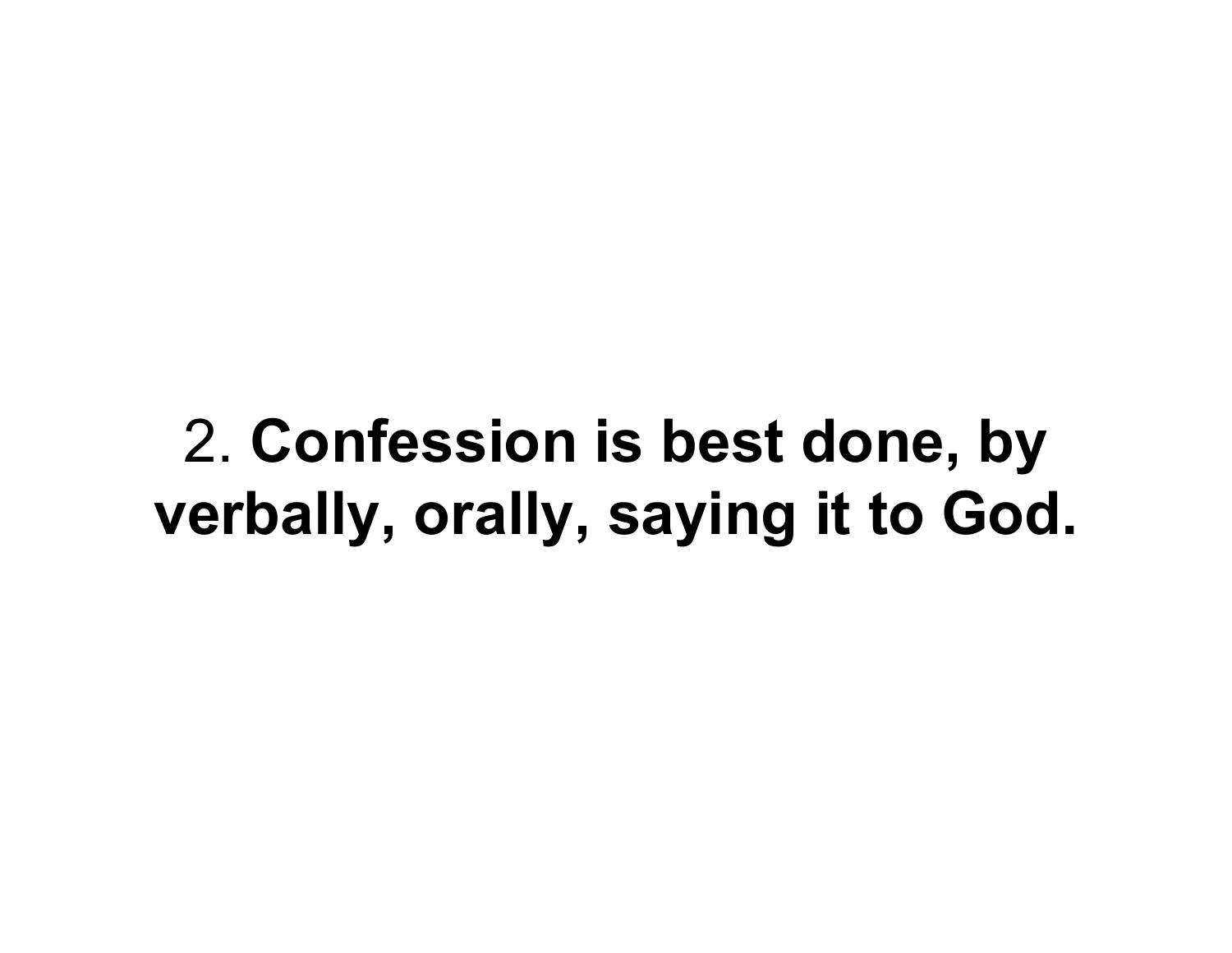## 3. I must come to feel about my sin the way God does. I have to agree with God about my sin.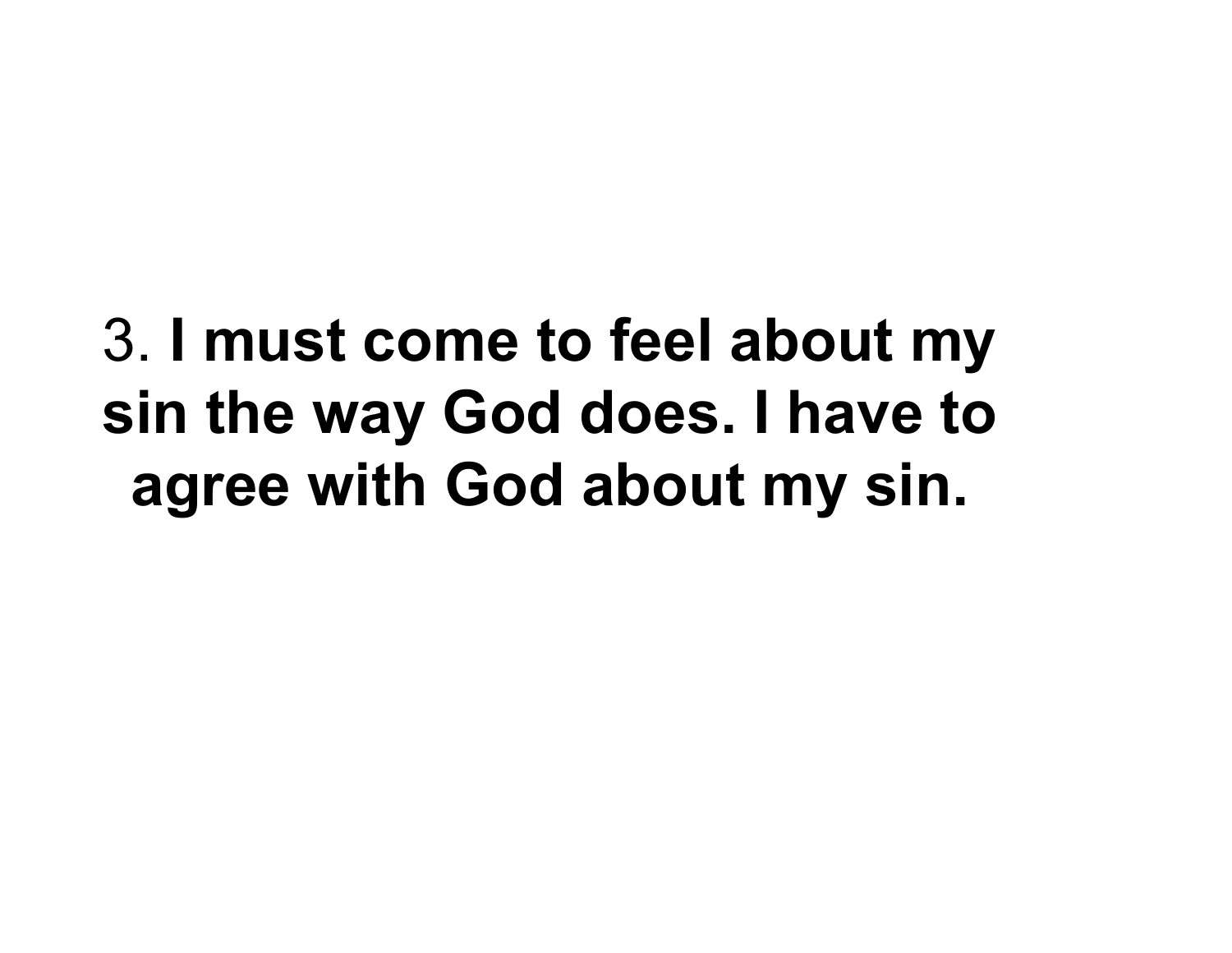4. It doesn't means I must be willing to repent but rather that, I do repent of my sin.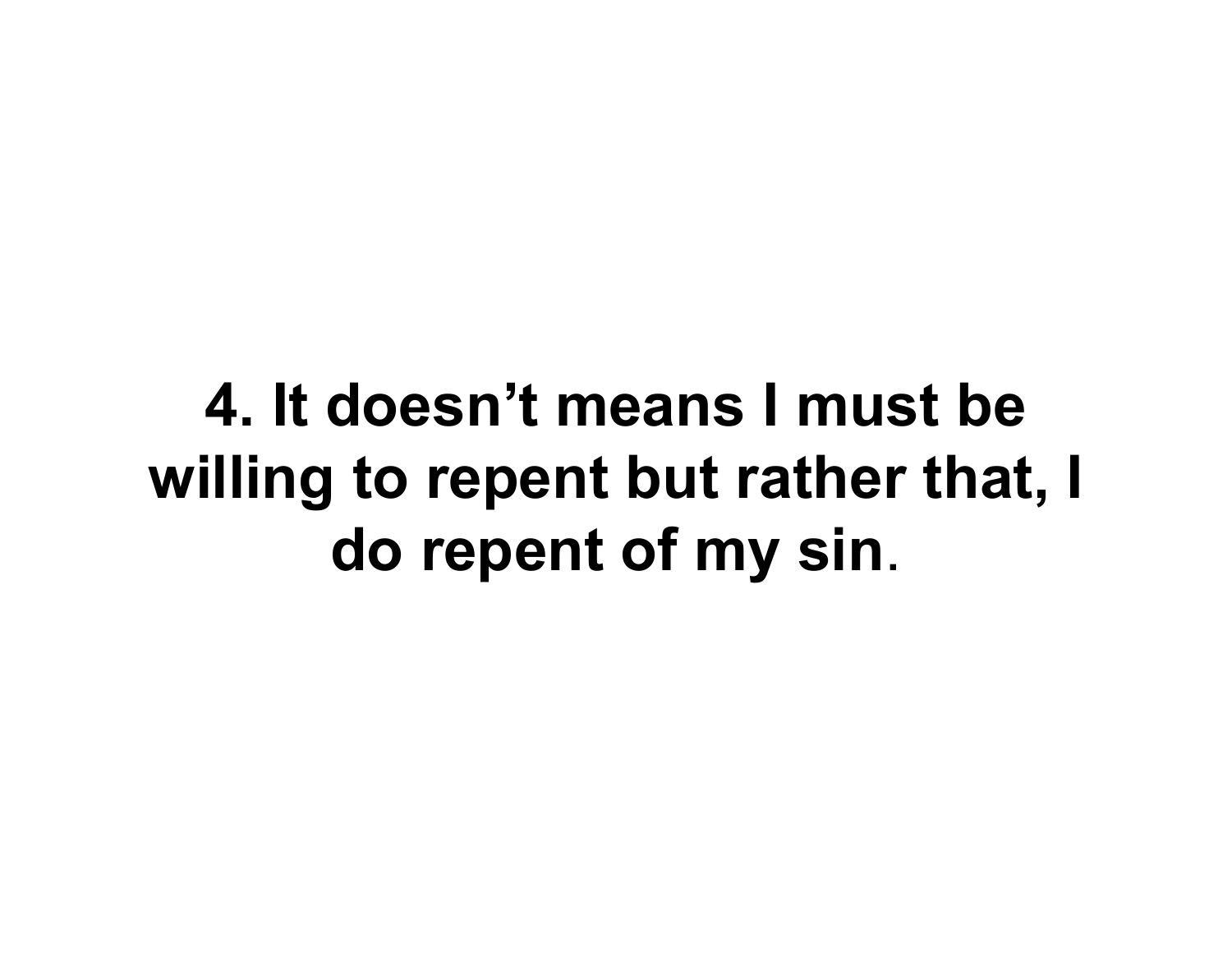## The rewards of genuine repentance? Forgiveness and Cleansing!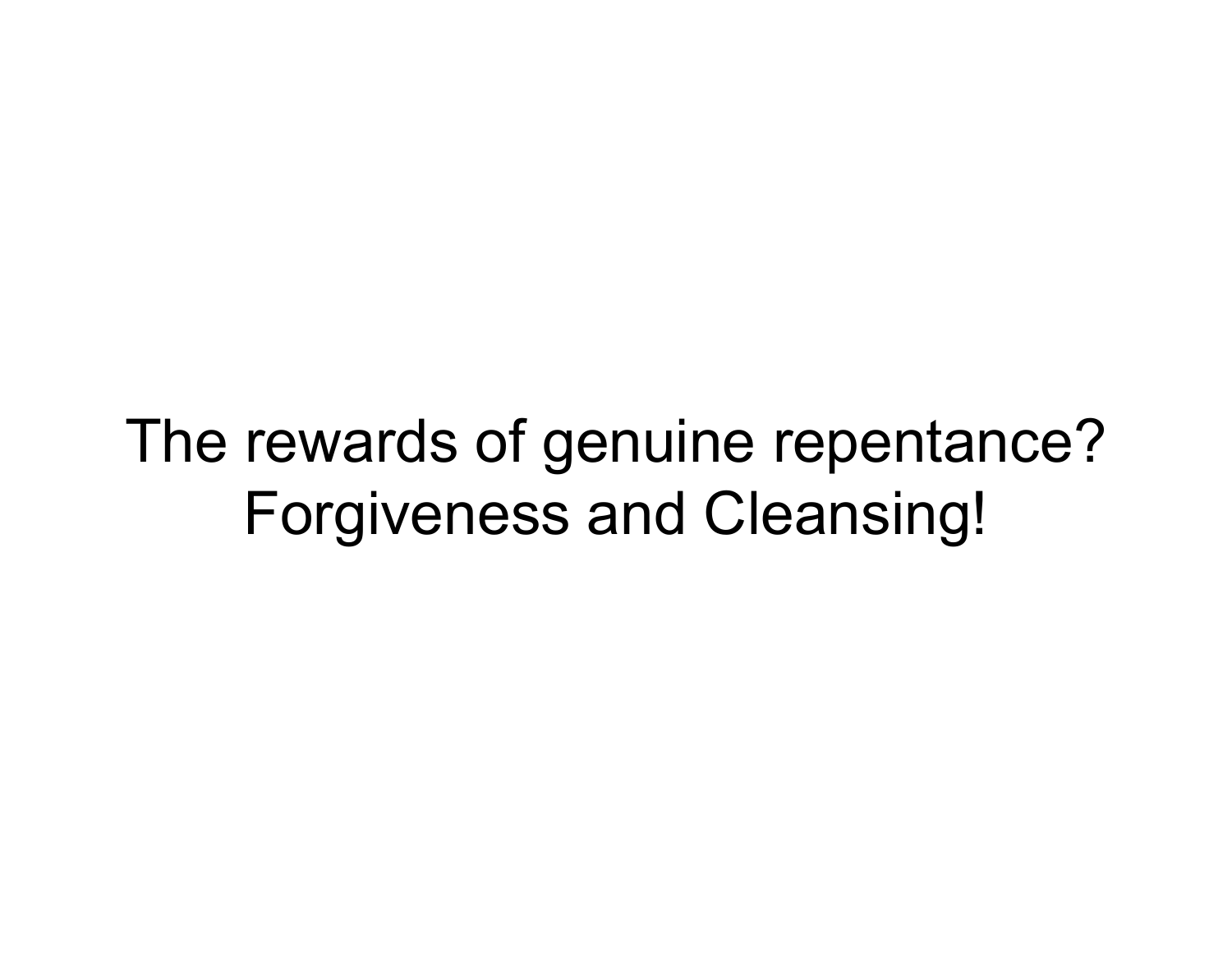Will He really do that? Absolutely! He is faithful and just.